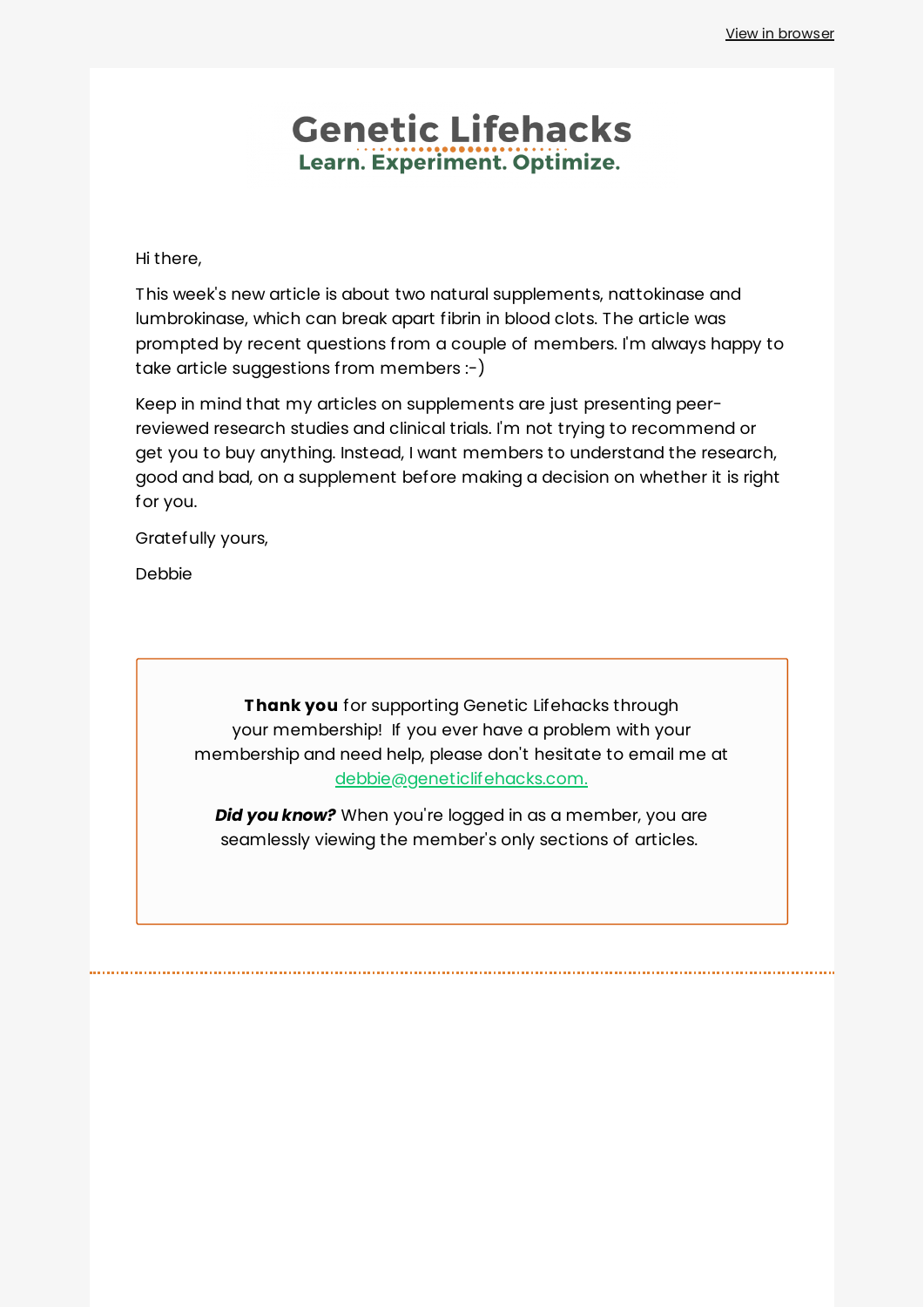

Member requested article:

# **Nattokinase and [Lumbrokinase:](https://www.geneticlifehacks.com/nattokinase-and-lumbrokinase/) Natural fibrinolytics**

When it comes right down to it, blood clots are a top cause of death worldwide (heart attacks and strokes). We do all kinds of things to live a long, healthy life, but what if there were more that we could do to 'stop the clot'?

This article digs into the research and clinical trials on two natural ways to reduce clotting: nattokinase and lumbrokinase.

Talk with your doctor for medical advice on whether natural fibrinolytics are the right choice for you. Everyone is different, and the information here is just a recap of peer-reviewed research studies.

**Read the full [article](https://www.geneticlifehacks.com/nattokinase-and-lumbrokinase/)**

## **Antioxidant Supplements**

Member's articles that examine the research on natural anti-inflammatories and antioxidants.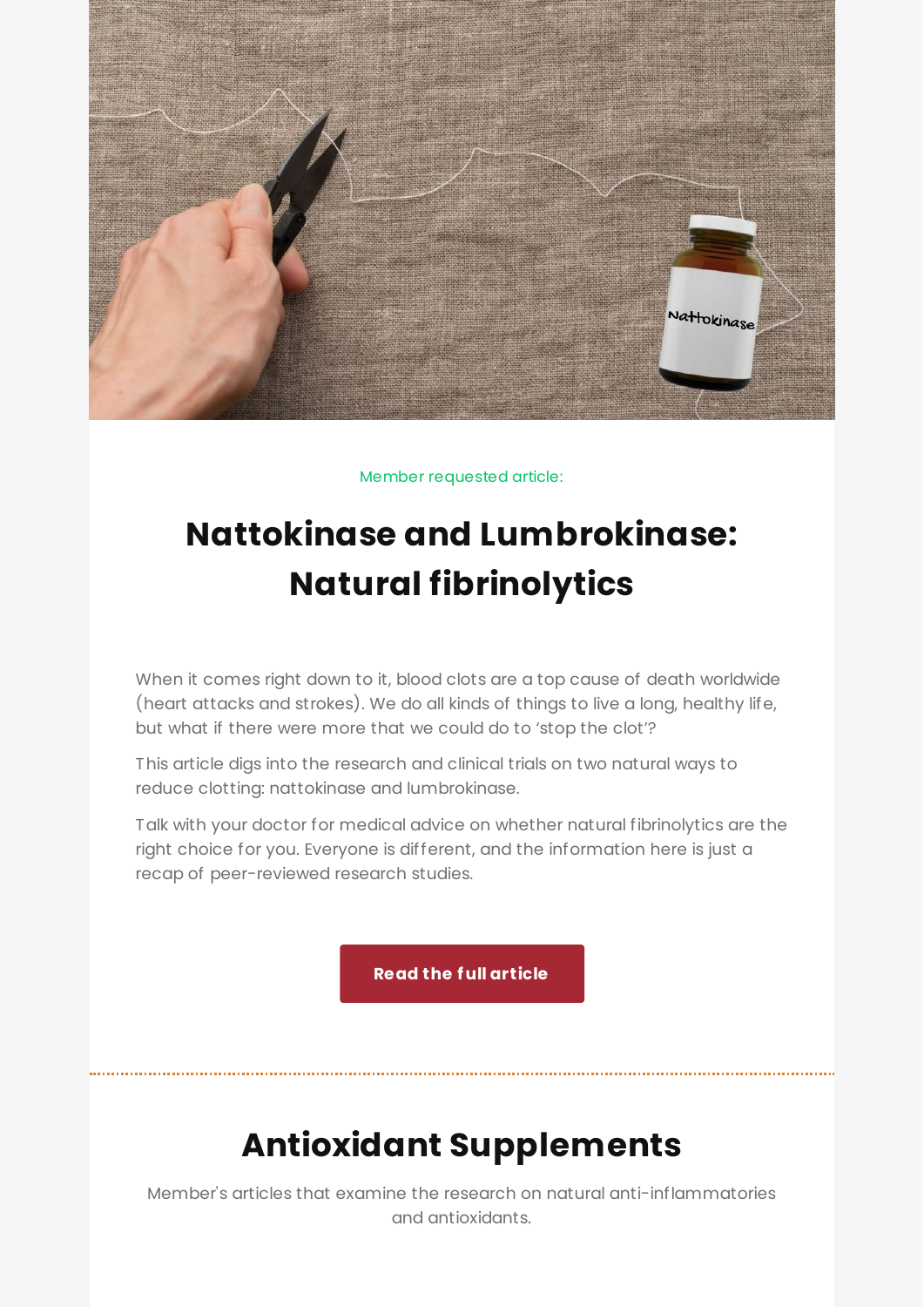

## **Hesperidin: An antiinflammatory and immune boosting citrus flavonoid**

In a nutshell, the antiinflammatory flavonoid found in citrus called hesperidin may help with cardiovascular health and prevent neuroinflammation.



### **Fisetin: [Antioxidant](https://www.geneticlifehacks.com/fisetin-antioxidant-and-senolytic/) and Senolytic**

This article delves into the recent research on a natural compound called fisetin that may prove to be a key antiaging component.

#### **What I've Been Reading...**

#### 1) Clock Work: Deconstructing the Epigenetic Clock Signals in aging, Disease, and [Reprogramming](https://www.biorxiv.org/content/10.1101/2022.02.13.480245v1.full) (BioRxiv)

Preprint by Yale aging researchers (Morgan Levine, et al) explaining the complexity of the epigenetic clocks as a way of measuring aging. You may have seen 'biological clocks' or 'epigenetic aging' tests advertising that they can give you your biological age (as compared to your chronological age). Some people use this as a way to see if their healthy lifestyle is paying off. This preprint dives into the details on what epigenetic clocks are measuring — and gets us one step closer to the tantalizing idea of being able to reverse cellular aging without promoting cancer growth.

#### 2) Largest bacterium ever [discovered](https://www.science.org/content/article/largest-bacterium-ever-discovered-has-unexpectedly-complex-cells) (Science)

This newly discovered bacterium is visible to the naked eye and grows up to 2cm in length. Additionally, the bacteria are different from other bacteria in that the DNA is encased in a membrane, kind of like a nuclear membrane. Prior to this it was thought that all bacteria (and archaea) had free-floating DNA. Additionally, this huge bacterium, named \_Thiomargarita magnifica\_, has a genome that is about 3 times larger than normal — with about 11,000 genes.

3) Genetically modified [non-alcoholic](https://geneticliteracyproject.org/2022/02/23/can-alcohol-free-beer-ever-taste-as-good-as-a-genuine-brew-yes-finally-thanks-to-genetic-tinkering/) beer that tastes like real beer (Genetic Literacy Project)

Using genetically modified yeast, researchers were able to reproduce the hoppy smell and taste of real beer. The biotech company EvodiaBio has come